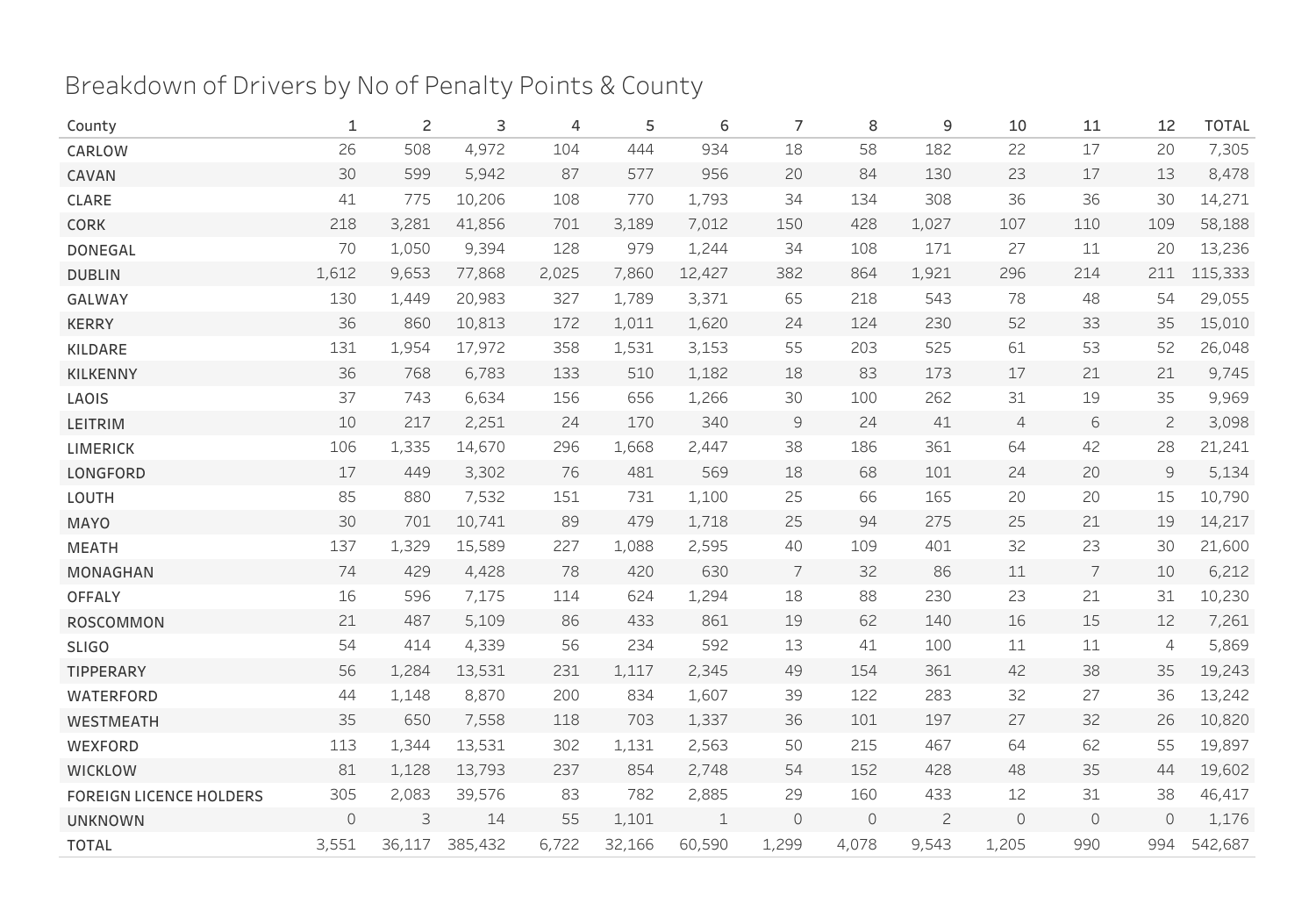## BreakdownofDrivers by No of Penalty Points

| <b>Points Issued</b> | <b>No of Drivers</b> |
|----------------------|----------------------|
| $\mathbf{1}$         | 3,551                |
| $\overline{c}$       | 36,117               |
| 3                    | 385,432              |
| 4                    | 6,722                |
| 5                    | 32,166               |
| 6                    | 60,590               |
| 7                    | 1,299                |
| 8                    | 4,078                |
| 9                    | 9,543                |
| 10                   | 1,205                |
| 11                   | 990                  |
| 12                   | 994                  |
| <b>TOTAL</b>         | 542,687              |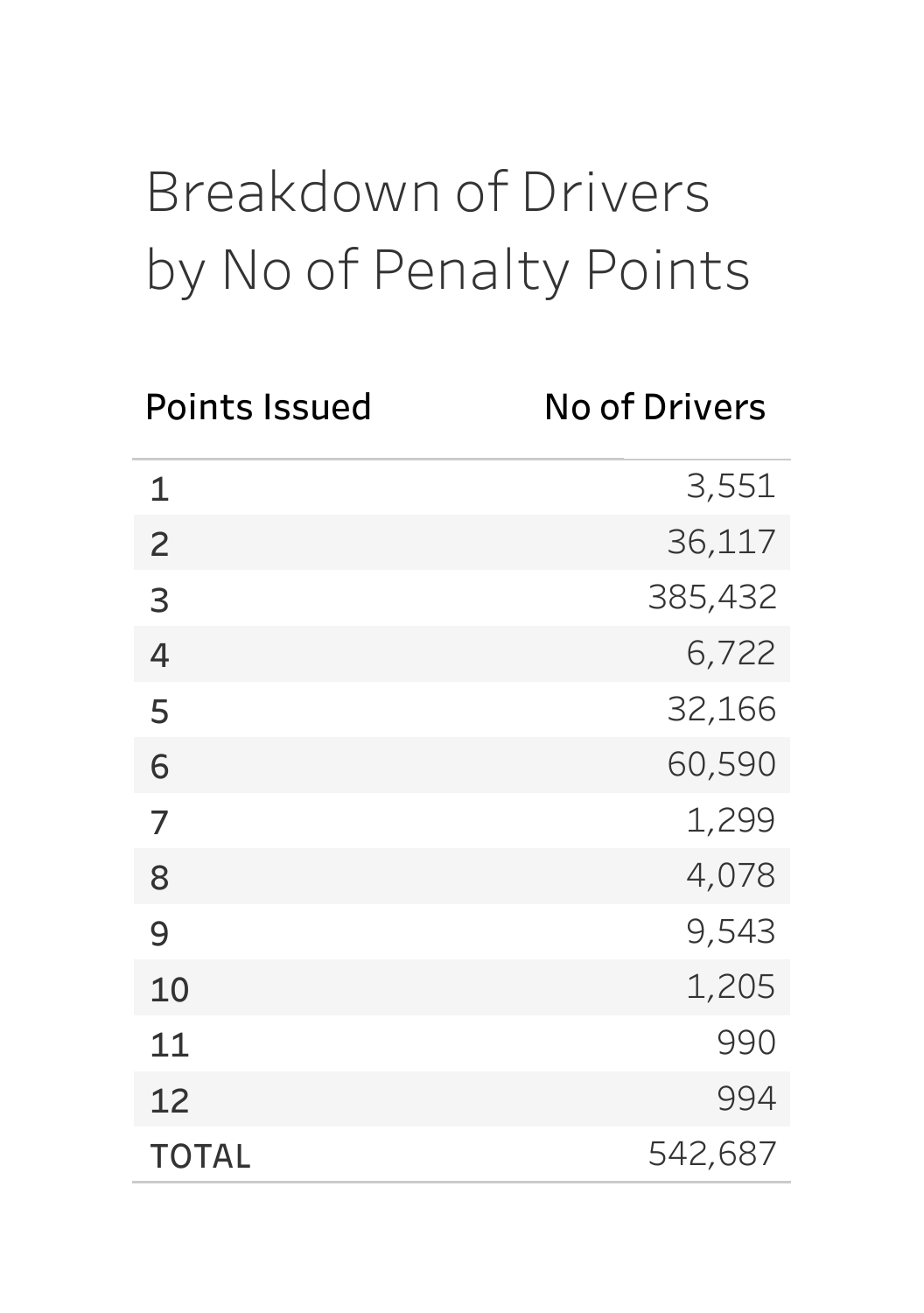## Number of Notices Issued for Offence Type by County

|                                                                                                                       |          | CAVAN               | CLAR      | CORK        | ONEG.           | <b>DUBLI</b>   | ALW       | KERRY     | KILDAR | <b>LKENN</b> | LAOIS     | EITRI |             | $\circ$   | LOU'        | $\lambda$ |        |                 | δ                    | SLIGO    | Щ        |           | ⋖<br>ய    | $\circ$   | <b>WICKLO</b>        | $E_{0}$     | KNO <sup>®</sup> | TOT              |
|-----------------------------------------------------------------------------------------------------------------------|----------|---------------------|-----------|-------------|-----------------|----------------|-----------|-----------|--------|--------------|-----------|-------|-------------|-----------|-------------|-----------|--------|-----------------|----------------------|----------|----------|-----------|-----------|-----------|----------------------|-------------|------------------|------------------|
| Offence Type                                                                                                          |          |                     |           |             |                 |                |           |           |        |              |           |       |             |           |             |           |        |                 |                      |          |          |           |           |           |                      |             |                  |                  |
| 22-35mcg of alcohol per 100ml of breath                                                                               |          |                     |           | 16          |                 | 13             |           |           |        |              |           |       |             |           |             |           |        |                 |                      |          |          |           |           |           |                      |             |                  | 85               |
| 50-80mg of alcohol per 100ml of blood                                                                                 |          |                     |           |             |                 |                |           |           |        |              |           |       |             |           |             |           |        |                 |                      |          |          |           |           |           |                      |             |                  | 16               |
| 67-107mg of alcohol per 100ml of urine<br>Adult Failing to wear Safety Belt cat. M1 Vehicle                           | 168      | 106                 | 246       | 859         | 218             | 1.144          | 576       | 420       | 394    | 232          | 259       | 77    | 687         | 86        | 111         | 188       | 236    | 116             | 284<br>113           | 73       | 393      | 234       | 189       | 620       | 290                  | 797         | 20               | 15<br>9,136      |
| Adult Failing to wear Safety Belt cat. M2 Vehicle                                                                     |          |                     |           |             |                 | 35             |           |           |        |              |           |       |             |           |             |           |        |                 |                      |          |          | 12        |           |           |                      |             |                  | 222              |
| Adult Failing to wear Safety Belt cat. M3 Vehicle                                                                     |          |                     |           | 18          |                 | 19             |           |           |        |              |           |       |             |           |             |           |        |                 |                      |          |          |           |           |           |                      | 18          |                  | 151              |
| Adult Failing to wear Safety Belt cat. N1 Vehicle<br>Adult Failing to wear Safety Belt cat. N2 Vehicle                | 65<br>48 | 49<br>11            | 103<br>31 | 218<br>149  | 148<br>43       | 276<br>168     | 189<br>77 | 133<br>39 | 81     | 61           | 113<br>37 | 32    | 281<br>34   | 39        | 58<br>27    | 54<br>14  | - 55   | 14              | 125<br>27            | 12       | 92<br>39 | 100<br>38 | 51<br>15  | 227<br>68 | 160<br>58            | 274<br>148  | 11               | 3,279<br>1,322   |
| Adult Failing to wear Safety Belt cat. N3 Vehicle                                                                     | 24       | 24                  | 42        | 151         | 42              | 194            | 39        |           |        |              |           |       | 109         |           | 34          |           |        |                 | 29<br>20             |          | 66       | 32        | 22        | 83        |                      | 362         |                  | 1,668            |
| Bald/Not maintained/cause damage tyre-Left front wheel                                                                | 18       | 27                  | 37        | 137         | 34              | 164            | 67        |           |        | 32           | 14        |       | 51          | 30        | 11          | 24        | 31     | 12              | 22                   | 18<br>11 | 47       | 31        | 21        | 32        | 21                   | 102         |                  | 1,112            |
| Bald/Not maintained/cause damage tyre-Left rear wheel                                                                 |          | 25                  | 22        | 84          | 12              | 71             | 37        | 43        |        | 10           | 18        |       | 22          | 20        | 13          | 21        | 22     | 12              |                      | 17       | 44       | 14        | 14        | 26        |                      | 72          |                  | 683              |
| Bald/Not maintained/cause damage tyre-Right front wheel<br>Bald/Not maintained/cause damage tyre-Right rear wheel     | 10<br>12 | 32<br>14            | 33<br>19  | 148<br>81   | 32<br>13        | 156<br>49      | 61<br>59  | 70        | 33     | 34           | 28<br>15  |       | 59<br>27    | 40<br>17  | 11<br>11    | 29        | 29     | 12 <sup>2</sup> | 19<br>13             | 22<br>28 | 56<br>41 | 34        | 27<br>12  | 35        | 27                   | 118         | $\cap$           | 1,191<br>651     |
| Breach of duties on occurrence of an accident                                                                         | 15       |                     | 20        | 173         | 23              | 151            | 60        |           | 23     | 10           |           |       | 41          |           | 13          | 12        |        |                 | 11<br>10             |          | 29       |           | 16        | 15        | 13                   |             |                  | 723              |
| Breach of motorway outside lane driving rule                                                                          |          |                     |           |             |                 |                |           |           |        |              |           |       |             | $\cap$    |             |           |        |                 |                      |          |          |           |           |           |                      | 21          |                  | 62               |
| Careless Driving contrary to section 52(1)                                                                            | 19       | 36                  | 63        | 312         | 46              | 284            | 129       | 104       |        | 33           | 35        | 10    | 117         | 24        | 37          | 33        |        |                 | 20<br>45             |          | 82       | 32        | 42        | -80       | 48                   | 34          | 30               | 1,833<br>24      |
| Contravention of requirements at junctions<br>Contravention of requirements for reversing                             |          |                     |           |             |                 |                |           |           |        |              |           |       |             |           |             |           |        |                 |                      |          |          |           |           |           |                      |             |                  | 18               |
| Contravention of rules for use of mini roundabouts                                                                    |          |                     |           |             |                 |                |           |           |        |              |           |       |             |           |             |           |        |                 |                      |          |          |           |           |           |                      |             |                  | 24               |
| Cross continuous white line/broken white line                                                                         | 39       | 60                  | 71        | 336         | 158             | 331            | 222       | 133       | 188    | 64           | 64        | 23    | 96          | 30        | 56          | 106       | 171    | 74              | 60<br>67             | 40       | 158      | 114       | 52        | 90        | 122                  | 256         | 20               | 3,201            |
| Crossing 'No Entry' sign                                                                                              |          | 42                  | 29        | 28<br>218   | 141             | 109<br>197     | -86       |           | 100    | 36           | 32        | 15    | 64          | 21        | 53          | 34        |        |                 | 26                   | 23       | 58       | 46        | 29        | 63        | -46                  | 60          | 122              | 219<br>1,770     |
| Dangerous Driving Reduced to Careless Driving<br>Drive against flow of traffic on motorway                            | 18       |                     |           |             |                 |                |           |           |        |              |           |       |             | $\cap$    |             |           |        |                 |                      |          |          |           |           |           |                      |             |                  | 25               |
| Drive from right lane to another without yielding                                                                     |          |                     |           |             |                 |                |           |           |        |              |           |       |             |           |             |           |        |                 |                      |          |          |           |           |           |                      |             |                  |                  |
| Drive on hardshoulder/non carriageway - motorway                                                                      |          |                     |           |             |                 |                |           |           |        |              |           |       |             |           |             |           |        |                 |                      |          |          |           |           |           |                      |             |                  | 123              |
| Driver (Owner) Exceeding Maximum Load<br>Driver (Owner) Exceeding Maximum Weight                                      | $\cap$   |                     |           |             |                 |                |           |           |        |              |           |       |             |           |             |           |        |                 |                      |          |          |           |           |           |                      |             |                  | 31               |
| Driver Exceeding Design Gross Vehicle Weight                                                                          |          |                     |           |             |                 |                |           |           |        |              |           |       |             |           |             |           |        |                 |                      |          |          |           |           |           |                      |             |                  | 56               |
| Driver Exceeding Maximum Weight                                                                                       |          |                     |           |             |                 |                |           |           |        |              |           |       |             |           |             |           |        |                 |                      |          |          |           |           |           |                      |             |                  | 82               |
| Driver Exceeding Unladen Weight                                                                                       |          |                     |           |             |                 |                |           |           |        |              |           |       |             |           |             |           |        |                 |                      |          |          |           |           |           |                      |             |                  |                  |
| Driver Fail ensure Passenger U/17 wear Safety Belt<br>Driver Fail Restrain Child O/3 in Child Restraint               | 19<br>29 | 31<br>19            | 78<br>60  | 138<br>191  | 41              | 311<br>350     | 144       | 115       | 83     | 34           | 53<br>55  |       | 130<br>124  | 23<br>56  | 29<br>19    | -78       | 33     | 19              | 56<br>24<br>58<br>27 | 13<br>22 | 50       | 62<br>30  | 42        | 84        |                      | 171         |                  | 1,704<br>1,966   |
| Driver Fail Restrain Child U/3 in Child Restraint                                                                     | 10       | 12                  | 35        | 67          | 16              | 151            | 49        |           |        |              | 17        |       | 55          | 27        | 15          |           |        |                 |                      |          | 20       | 16        | 32        | 38        |                      | 115         |                  | 839              |
| Driver Owner Exceeding Design Gross Vehicle Weight                                                                    |          |                     |           |             |                 |                |           |           |        |              |           |       |             |           |             |           |        |                 |                      |          |          |           |           |           |                      |             |                  |                  |
| Driver Owner Transmits greater Load than Max Load Permitted                                                           |          |                     |           |             |                 |                |           |           |        |              |           |       |             |           |             |           |        |                 |                      |          |          |           |           |           |                      |             |                  |                  |
| Driving a vehicle while holding a mobile phone<br>Driving along/across median strip                                   | 1,647    | 1,019<br>13         |           | 7.678<br>25 | L.776<br>19     | 11,974         | 4,086     | 2,883     | 3,995  | 1,965        | 1,946     | 386   | 3,300<br>10 | 637       | 1,543<br>11 | 2,660     | 3,329  | 733             | 1,368<br>1,024       | 906      | 2,829    | 2,335     | 1,271     | 3,574     | 2,135                | 5,008<br>39 | 107              | 74,010<br>378    |
| Driving dangerously defective vehicle                                                                                 |          |                     |           |             |                 |                |           |           |        |              |           |       |             |           |             |           |        |                 |                      |          |          |           |           |           |                      |             |                  | 43               |
| Driving on/across cycle track                                                                                         |          |                     |           |             |                 |                |           |           |        |              |           |       |             |           |             |           |        |                 |                      |          |          |           |           |           |                      |             |                  | 21               |
| Driving on/across footway                                                                                             |          |                     |           |             |                 | 43             |           |           |        |              |           |       |             |           |             |           |        |                 |                      |          |          |           |           |           |                      | 10          |                  | 80               |
| Driving past a red light. Contrary to sec 35(5)RTA 1994<br>Driving without reasonable consideration                   | 221      | 282                 | 317       | 1.378       | 647             | 17<br>3.565    | 846       | 419       | 1.022  | 335          | 364       | -87   | 561         | 240       | 344         | 316       | 579    | 158             | 292<br>247           | 157      | 600      | 669       | 368       | 468       | 521                  | 1,618       |                  | 26<br>36 16,657  |
| Driving a vehicle when unfit                                                                                          |          |                     |           |             |                 |                |           |           |        |              |           |       |             |           |             |           |        |                 |                      |          |          |           |           |           |                      |             |                  |                  |
| Entry to hatched marked area                                                                                          | 17       | 24                  |           |             | -81             | 222            | 47        | 27        |        |              | 14        |       | 22          | 10        | 19          | 18        |        |                 | 15<br>14             |          | 20       |           | 17        | 38        | 45                   | 115         |                  | 1,044            |
| Exceed Road Works Speed Limit (30 Kmh/Road)                                                                           |          |                     |           |             |                 |                |           |           |        |              |           |       |             |           |             |           |        |                 |                      |          |          |           |           |           |                      |             |                  |                  |
| Fail to act in accordance with Garda signal<br>Fail to comply with Keep to Right/Left signs                           |          |                     |           |             |                 |                |           |           |        |              |           |       |             |           |             |           |        |                 |                      |          |          |           |           |           |                      |             |                  | 15<br>10         |
| Fail to comply with mandatory traffic signs                                                                           |          |                     |           |             |                 | 67             | 12        |           | 14     |              |           |       | 15          |           |             |           |        |                 |                      |          |          |           |           |           |                      |             |                  | 187              |
| Fail to comply with No Entry traffic sign                                                                             |          |                     |           | 17          | 10              | 155            | 10        |           | 38     |              |           |       | 13          |           |             |           |        |                 |                      | 26       |          | 11        |           |           |                      | 19          |                  | 386              |
| Fail to comply with prohibitory traffic signs                                                                         | 19       | 18                  | 30        | 166<br>65   | 15              | 1,905<br>160   | 157       | -20       |        | 20           | 25        |       | 86          |           | 75          | 15        | 110    |                 | 10<br>12             | 20       | 29       | 31        | 24        | 70        | 63                   | 158         |                  | 3,221<br>429     |
| Fail to comply with traffic lane markings<br>Fail to Deactivate Airbag Child Restraint in use                         |          |                     |           |             |                 |                |           |           |        |              |           |       |             |           |             |           |        |                 |                      |          |          |           |           |           |                      |             |                  | 11               |
| Fail to drive on the left hand side                                                                                   |          |                     |           |             |                 | 55             |           |           |        |              |           |       |             |           |             |           |        |                 |                      |          |          |           |           | 17        | 20                   | 13          |                  | 167              |
| Fail to obey rules at railway level crossing                                                                          |          |                     |           |             |                 |                |           |           |        |              |           |       |             |           |             |           |        |                 |                      |          |          |           |           |           |                      |             |                  | 18               |
| Fail to obey traffic lights<br>Fail to stop before stop sign/stop line                                                | 15       | 14                  | 124<br>15 | ,225<br>50  | 103<br>29       | 5,944<br>79    | 546<br>32 | 30        | 28     | 17           | 10        |       | 29          |           | 334<br>32   | 127<br>13 | 29     | 16              | 10                   | 10       | 24       | 55        | 100<br>11 | 146<br>33 | 10 <sup>°</sup>      | 59          | $\mathcal{P}$    | 12,673<br>670    |
| Fail to stop for Garda                                                                                                |          |                     | 15        | 28          | 25              | 55             |           |           |        |              |           |       |             |           |             |           |        |                 |                      |          |          |           |           |           |                      | 38          |                  | 306              |
| Fail to stop for school warden sign                                                                                   |          |                     |           |             |                 |                |           |           |        |              |           |       |             |           |             |           |        |                 |                      |          |          |           |           |           |                      |             |                  | 13               |
| Fail to turn left onto a roundabout                                                                                   |          |                     |           |             |                 |                |           |           |        |              |           |       |             |           |             |           |        |                 |                      |          |          |           |           |           |                      |             |                  | 21               |
| Fail to yield right of way<br>Fail to yield right of way at sign/line                                                 |          |                     | 15        | 19          |                 | 73<br>30       |           |           |        |              |           |       |             |           | 11          |           | 13     |                 |                      |          |          |           |           | 12        |                      |             |                  | 295<br>119       |
| General speed obligation - stop visible distance                                                                      |          |                     |           |             |                 |                |           |           |        |              |           |       |             |           |             |           |        |                 |                      |          |          |           |           |           |                      |             |                  | 27               |
| Learner driver unaccompanied by a qualified driver                                                                    | 252      |                     |           | 1,661       | 253             | 5,003          | 521       | 295       |        |              |           |       | 493         | 183       | 362         | 229       |        |                 | 333<br>155           |          |          |           | 322       | 920       | 597                  | 143         |                  | 15,871           |
| Modified plated vehicle with inaccurate inscription                                                                   | $\Omega$ |                     |           |             |                 |                |           |           |        |              |           |       |             |           |             |           |        |                 |                      |          |          |           |           |           |                      |             |                  | 41               |
| Modified/altered vehicle that plate is inaccurate<br>Motorcycle Tyre with Depth Less than 1mm - User                  |          |                     |           |             |                 |                |           |           |        |              |           |       |             |           |             |           |        |                 |                      |          |          |           |           |           |                      |             |                  | 27               |
| No cert of road worthiness user                                                                                       |          |                     |           |             |                 | 25             |           |           |        |              |           |       |             |           |             |           |        |                 |                      |          |          |           |           |           |                      |             |                  | 97               |
| No child restraint front seat - child                                                                                 |          |                     |           |             |                 |                |           |           |        |              |           |       |             |           |             |           |        |                 |                      |          |          |           |           |           |                      |             |                  | 33               |
| No child restraint rear seat - child<br>No insurance - (user)                                                         | 116      | 268                 | 279       | 957         | 470             | 28<br>2,663    | 576       | 282       | 578    | 111          | 213       | 68    | 457         | 256       | 325         | 123       | 472    | 180             | 250<br>162           | -75      | 303      | 264       | 308       | 292       | 205                  | 369         |                  | 97<br>132 10,754 |
| No safety belt - driver                                                                                               | 51       | 23                  | 57        | 273         | 44              | 397            | 56        |           |        | 51           | 54        | 14    | 125         | 24        | 42          | 35        | 60     | 13              | 32<br>17             | 19       | 95       | 58        | 58        | 79        | 63                   |             |                  | 1,889            |
| No safety belt front seat - child                                                                                     |          |                     |           |             |                 | 17             |           |           |        |              |           |       |             | $\bigcap$ |             |           |        |                 |                      |          |          |           |           | 10        |                      |             |                  | 60               |
| No safety belt rear seat - child                                                                                      |          |                     |           |             |                 |                |           |           |        |              |           |       |             |           |             |           |        |                 |                      |          |          |           |           |           |                      |             |                  | 150              |
| No speed limitation device fitted (driver/usr)<br>Non-Display of L Plate (Learner Driver)                             | 155      | 169                 | 121       | 730         | 109             | 2,950          | 304       | 141       |        | 157          | 275       | 22    | 346         | 117       | 188         | 102       | 308    |                 | 219<br>77            | 43       | 333      | 273       | 156       | 431       | 390                  | 102         |                  | 8,967            |
| Non-Display of N plate (Novice driver)                                                                                | 15       | 68                  | 45        | 141         | 84              | 381            | 123       | 52        | 56     | 37           | 25        | 18    | 91          | 33        | 39          | 105       | 83     | 82              | 49<br>49             | 40       | 112      | 62        | 34        | 103       | 59                   | 18          |                  | 2,004            |
| Non-Display of yellow 'L' tabard on motorcycle                                                                        |          |                     |           | 46          |                 | 141            |           |           |        |              |           |       |             |           |             |           |        |                 |                      |          |          |           |           |           |                      |             |                  | 365              |
| Non-Display of yellow 'N' tabard on motorcycle<br>Offence relating to Overtaking                                      | 21       | 32                  | 20        | 181         | 62              | 302            | 123       |           |        | 13           | 16        |       | 37          | 19        | 29          |           |        |                 | 37<br>24             | 13       | 36       | 28        | 33        |           |                      | 174         |                  | 17<br>1,597      |
| Overtake - Inconvenience / Endanger Other Than Cyclist                                                                |          |                     |           |             |                 |                |           |           |        |              |           |       |             |           |             |           |        |                 |                      |          |          |           |           |           |                      |             |                  | 44               |
| Overtake - Inconvenience/Endanger Cyclist                                                                             |          |                     |           |             |                 |                |           |           |        |              |           |       |             |           |             |           |        |                 |                      |          |          |           |           |           |                      |             |                  | 40               |
| Overtake Attempt - Inconvenience / Endanger Other Than Cyclist                                                        |          |                     |           |             |                 |                |           |           |        |              |           |       |             |           |             |           |        |                 |                      |          |          |           |           |           |                      |             |                  |                  |
| Overtake Attempt - Inconvenience/Endanger Cyclist<br>Parking a vehicle in a dangerous position                        |          |                     |           |             |                 | 29             |           |           |        |              |           |       |             |           |             |           |        |                 |                      |          |          |           |           |           |                      |             |                  | 98               |
| Proceeding beyond a traffic lane control sign                                                                         |          |                     |           |             |                 |                |           |           |        |              |           |       |             |           |             |           |        |                 |                      |          |          |           |           |           |                      |             |                  |                  |
| Proceeding beyond max design gross vehicle weight sign                                                                |          |                     |           |             |                 |                |           |           |        |              |           |       |             |           |             |           |        |                 |                      |          |          |           |           |           |                      |             |                  |                  |
| Proceeding beyond max vehicle axle loading weight sign                                                                |          |                     |           |             |                 |                |           |           |        |              |           |       |             |           |             |           |        |                 |                      |          |          |           |           |           |                      |             |                  |                  |
| Proceeding beyond maximum vehicle width sign vehicle and trail<br>Reduced to Driving without reasonable consideration |          |                     |           |             |                 |                |           |           |        |              |           |       |             |           |             |           |        |                 |                      |          |          |           |           |           |                      |             |                  | 162              |
| Speed limit device not conforming                                                                                     |          |                     |           |             |                 |                |           |           |        |              |           |       |             |           |             |           |        |                 |                      |          |          |           |           |           |                      |             |                  |                  |
| Speed limit device not in use                                                                                         |          |                     |           |             |                 |                |           |           |        |              |           |       |             |           |             |           |        |                 |                      |          |          |           |           |           |                      |             |                  |                  |
| Speeding                                                                                                              | 6,029    | 7,554               | 13,721    | 53,717      | 10,982          | 99,732         | 26,043    | 12,214    | 22,754 | 8,045        | 8,268     | 2,796 | 17,745      | 4,369     | 9,050       | 12,740    | 19,241 | 5,270           | 9,140<br>6,519       | 5,090    | 17,120   | 11,034    | 10,052    | 16,861    | 18,774               | 39,831      |                  | 637 475,328      |
| Speeding Buses no standing passengers<br>Striking bridge with vehicle                                                 |          |                     |           |             |                 |                |           |           |        |              |           |       |             |           |             |           |        |                 |                      |          |          |           |           |           |                      |             |                  |                  |
| Tyre with Cut - User                                                                                                  |          |                     |           |             |                 |                |           |           |        |              |           |       |             |           |             |           |        |                 |                      |          |          |           |           |           |                      |             |                  | 28               |
| Tyre with Depth Less than 1.6 mm - User                                                                               | 22       | 24                  | -82       |             | 23              | 61             | -63       |           |        | 12           | 16        |       | 44          |           |             | -68       |        |                 |                      |          | 23       |           |           | 34        | 22                   |             |                  | 868              |
| Tyre with Lump/Bulge/Tear/Partial Failure - User                                                                      |          | 20                  | 14        | 50          | 12 <sup>2</sup> | 23             | 29        | 15        | 10     | 19           | 20        |       | 15          |           |             | 27        |        |                 | $10^{-1}$<br>35      |          |          |           |           | -20       |                      | 36          |                  | 52<br>442        |
| Tyre with Ply/Cord Exposed - User<br>U-Turn on dual carriageway/central reserve/traffic island                        |          |                     |           |             |                 | 53             |           |           |        |              |           |       |             |           |             |           |        |                 |                      |          |          |           |           |           |                      |             |                  | 104              |
| Unsuitable Tyre - User                                                                                                |          |                     |           |             |                 | 13             |           |           |        |              |           |       |             |           |             |           |        |                 |                      |          |          |           |           |           |                      |             |                  | 64               |
| Unsuitable Tyre due to degree of inflation - User                                                                     |          |                     |           |             |                 |                |           |           |        |              |           |       |             |           |             |           |        |                 |                      |          |          |           |           |           |                      |             |                  | 17               |
| Use vehicle without NCT certificate<br>Using vehicle without authorisation plate goods vehicle/trailer                | 203      | 344                 | 299       | 1,462       | 309             | 4,716          | 612       | 328       | 870    | 257          | 390       | 58    | 660         | 146       | 351         | 185       | 591    | 159             | 368<br>161           | 134      | 528      | 360       | 329       | 592       | 661                  | 883         |                  | 13 15,969<br>20  |
| Using vehicle without authorisation plate passenger                                                                   | $\Omega$ |                     |           |             |                 |                |           |           |        |              |           |       |             |           |             |           |        |                 |                      |          |          |           |           |           |                      |             |                  | 13               |
| TOTAL                                                                                                                 |          | 9,424 10,743 18,262 |           | 73,585      |                 | 16,107 145,381 | 36,245    | 18,552    | 33,473 | 12,302       | 13,109    | 3,784 | 26,499      | 6,622     | 13,361      | 17,569    | 26,982 | 13,168<br>7,535 | 9,116                | 7,100    | 24,214   | 16,954    | 13,767    |           | 25,516 25,177 52,589 |             | 1,205 678,341    |                  |